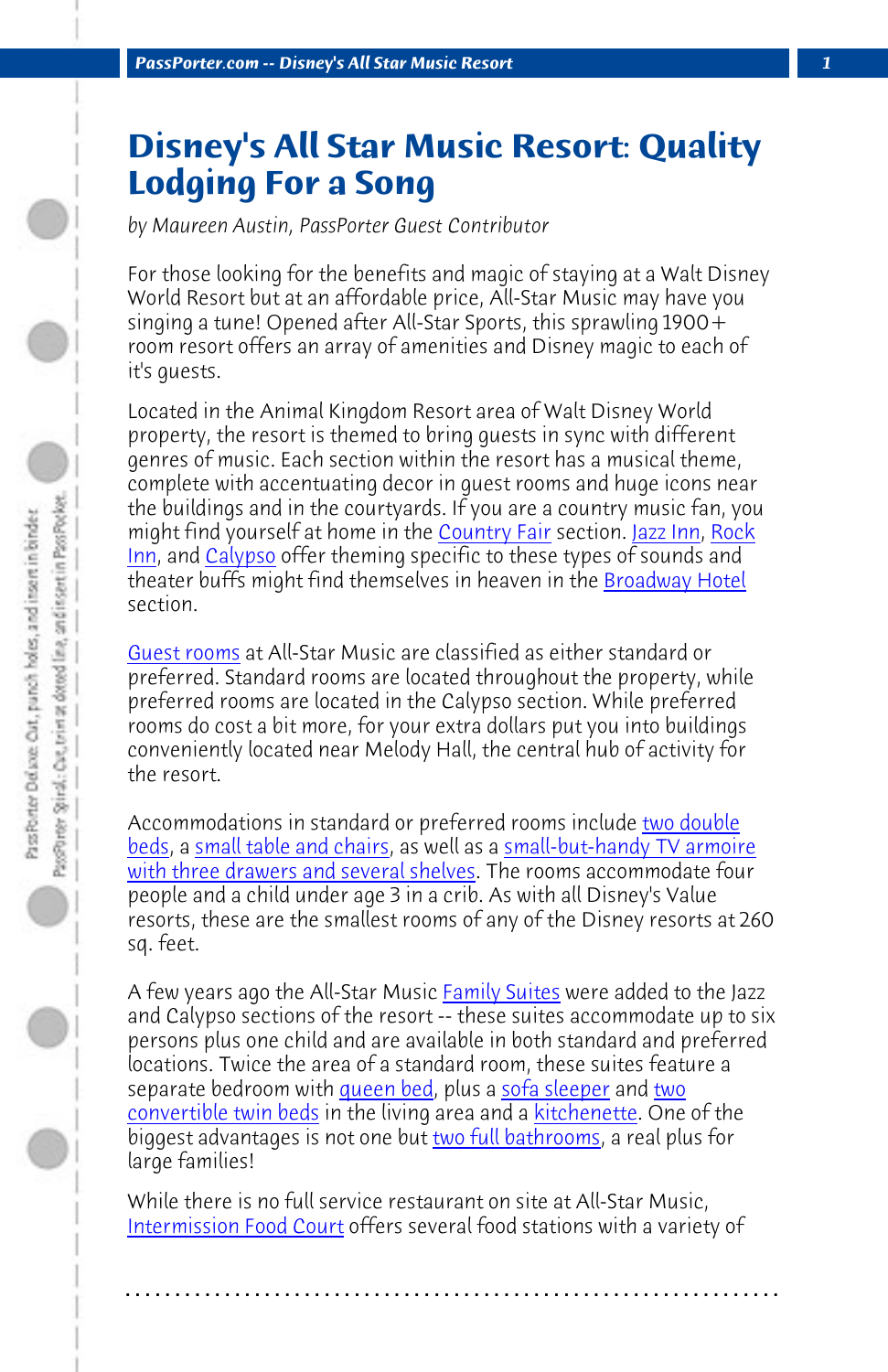*PassP[orter.com -- Disne](http://www.passporter.com/photos/showgallery.php/cat/525)y's All Star Music Resort (continued) 2*

offerings for breakfast, lunch, dinner, and late evening snacking. You can pick up a refillable mug here for \$11.99 and refill it as many times as you wish during your stay. A small bar -- Singing Spirits -- is accessible from inside the food court [as well as outside ne](http://www.passporter.com/photos/showphoto.php/photo/252)ar [the poo](http://www.passporter.com/photos/showphoto.php/photo/258)l. In addition, there is a pizza delivery service should you feel like taking a break and eating in your room.

Recreation offered here includes two pools -- Calypso (Guitar) and Piano -- shaped like these two instruments for an extra dose of whimsy, as well as a playground, game room (arcade), and shopping at Maestro Mickey's in Melody Hall. Need help with tickets or dining arrangements? No problem! Visit Melody Hall for guest services and check-in. Also at Melody Hall is the origination point for Walt Disney World transportation from the resort. Bus service departs for all the Disney parks and Downtown Disney. Some bus routes make several stops. If you are wishing to journey to another resort, you'll need to make transfers, which can take up to an hour so do plan accordingly.

Be sure to take advantage of the many photo opportunities that abound at this unique resort! Grab a drink and stroll among the many sections then strike a pose near the giant cowboy boots orjukebox.

The All-Star Resorts are popular with families as well as large groups so some areas, especially ones in which there is more activity, may be noisier than others. Those looking for quieter spots might do well to request rooms in Country Fair. Rooms facing away from pools also [provide a little more solace.](http://www.passporter.com/articles/disneys-all-star-music.php)

2009 rates for All-Star Music rooms begin at \$82. The Family Suites start at \$184 -- these rates do not include 13% sales and lodging tax. Always ask your travel agent or Disney Reservations about any possible specials or discounts that might be available to you during your stay such as AAA, CAA, Annual Passholder or Florida Resident.

*About The Author: Maureen Austin is co-owner of Ears to You Travel and a proud Florida native. Born in South Florida and having lived all over the state, she enjoys writing about the Sunshine State's many attractions and natural beauty.*

*Article last updated: 1/13/2009*

*View the latest version online at: http://www.passporter.com/articles/disneys-all-star-music.html*

*Copyright by Maureen Austin. All rights reserved under International and Pan-American*

**. . . . . . . . . . . . . . . . . . . . . . . . . . . . . . . . . . . . . . . . . . . . . . . . . . . . . . . . . . . . . . . . . .**